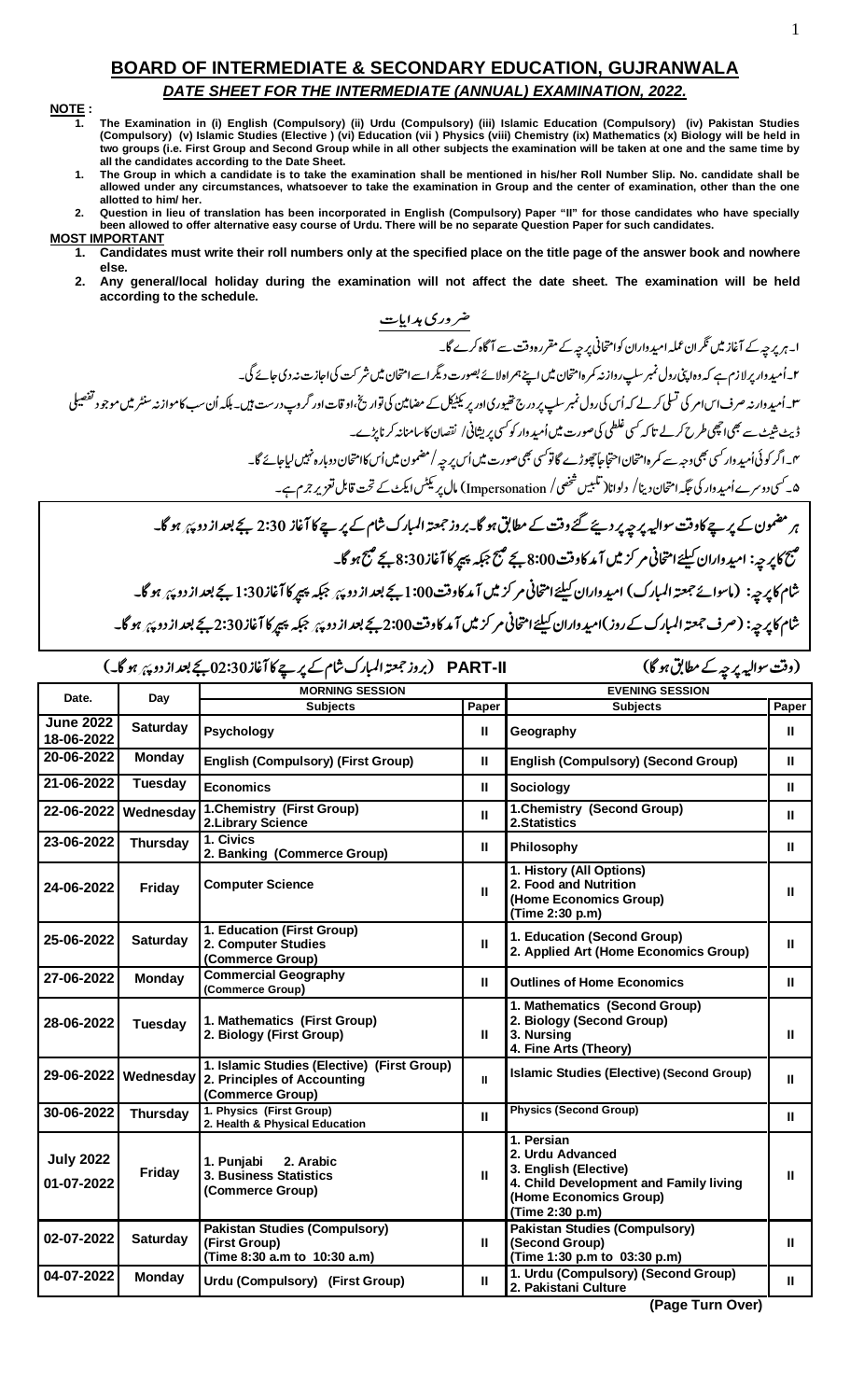ہر مضمون کے پرچے کاوقت سوالیہ پر چیرپر دیئے گئے وقت کے مطابق ہو گا۔بروز جمعتہ المبارک شام کے پر چے کا آغاز 2:30 بجے بعد از دو پئ ہو گا۔ مَنَعَ کا پِر حیہ: امید واران کیلئے امتحانی مر کز میں آ مد کاوفت 8:00 بچے منبج مرد 345 بچے منبج ہو گا۔<br>منبع کا پر حیہ: امید واران کیلئے امتحانی مر کز میں آ مد کاوفت 8:00 بچے منبج جبکہ پیپر کا آغاز 8:30 بچے منبج ہو .<br>شام کا پرچه: (ماسوائے جمعتہ المبارک) امیدواران کیلئے امتحانی مر کز میں آمد کاوقت1:00 بجے بعد از دوچہ از اور ا<br>میں ایک پرچہ: .<br>شام کا پرچه: (صرف جمعته المبارک کے روز )امید واران کیلئے امتحانی مر کزیں آمد کاوقت2:00 بجے بعد از دوچہ پر پر گ<br>شام کا پرچہ: (صرف جمعته المبارک کے روز )امید واران کیلئے امتحانی مر کزیں آمد کاوقت2:00 بچے بعد از دوچہ کے بع

- - -- **PART-I** "#\$ !-

(وقت سواليہ پر چہ کے مطابق ہو گا)

|                                |                 | <b>MORNING SESSION</b>                                                                                                                       |                                                  | <b>EVENING SESSION</b>                                                                                                                       |       |  |
|--------------------------------|-----------------|----------------------------------------------------------------------------------------------------------------------------------------------|--------------------------------------------------|----------------------------------------------------------------------------------------------------------------------------------------------|-------|--|
| Date.<br>Day                   |                 | <b>Subjects</b>                                                                                                                              | Paper                                            | <b>Subjects</b>                                                                                                                              | Paper |  |
| <b>July 2022</b><br>06-07-2022 | Wednesday       | Psychology                                                                                                                                   | I.                                               | 1. Geography (Old Course)<br>2. Geography (New Course)                                                                                       |       |  |
| 07-07-2022                     | <b>Thursday</b> | 1. Chemistry (Second Group)<br>1. Chemistry (First Group)<br>2. Library Science<br>2. Chemistry (Home Economics Group)<br>п<br>3. Statistics |                                                  | п                                                                                                                                            |       |  |
| 08-07-2022                     | Friday          | <b>History (All Options)</b>                                                                                                                 | т                                                | <b>Outlines of Home Economics</b><br>(Time 2:30 p.m)                                                                                         |       |  |
| 14-07-2022                     | <b>Thursday</b> | 1. Islamic Studies (Elective)<br>(First Group)<br>2. Principles of Accounting<br>(Commerce Group)                                            | T.                                               | <b>Islamic Studies (Elective)(Second Group)</b>                                                                                              |       |  |
| 15-07-2022                     | Friday          | 1. Mathematics (First Group)<br>2. Biology (First Group)                                                                                     | $\mathbf{L}$                                     | 1. Mathematics (Second Group)<br>2. Biology (Second Group)<br>3. Biology (Home Economics Group)<br>4. Nursing<br>(Time 2:30 p.m)             |       |  |
| 16-07-2022                     | <b>Saturday</b> | 1. Civics<br>2. Business Mathematics<br>(Commerce Group)                                                                                     | $\mathbf{L}$                                     | 1. Fine Arts (Theory)<br>2. Clothing and Textile<br>(Home Economics Group)                                                                   |       |  |
| 18-07-2022                     | <b>Monday</b>   | <b>English (Compulsory) (First Group)</b>                                                                                                    | T.<br><b>English (Compulsory) (Second Group)</b> |                                                                                                                                              | L     |  |
| 19-07-2022                     | <b>Tuesday</b>  | <b>Computer Science</b>                                                                                                                      | $\mathbf{L}$                                     | Philosophy                                                                                                                                   |       |  |
| 20-07-2022                     | Wednesday       | 1. Punjabi<br>2. Arabic<br>3. Principles of Commerce<br>(Commerce Group)                                                                     | п                                                | 1. Persian<br>2. English (Elective)<br>3. Urdu (Advanced)                                                                                    |       |  |
| 21-07-2022                     | <b>Thursday</b> | 1. Physics (First Group)<br>2. Health & Physical Education                                                                                   | т                                                | 1. Physics (Second Group)<br>2. Home Management<br>(Home Economics Group)                                                                    |       |  |
| 22-07-2022                     | Friday          | 1. Education (First Group)<br>2. Principles of Economics<br>(Commerce Group)                                                                 | п                                                | <b>Education (Second Group)</b><br>(Time 2:30 p.m)                                                                                           |       |  |
| 23-07-2022                     | <b>Saturday</b> | <b>Economics</b>                                                                                                                             | т                                                | Sociology                                                                                                                                    | L     |  |
| 25-07-2022                     | <b>Monday</b>   | <b>Urdu (Compulsory) (First Group)</b>                                                                                                       | $\mathbf{L}$                                     | 1. Urdu (Compulsory) (Second Group)<br>2. Pakistani Culture                                                                                  |       |  |
| 26-07-2022                     | <b>Tuesday</b>  | <b>Islamic Education (Compulsory)</b><br>(First Group)<br>(Time 8:30 a.m to 10:30 a.m)                                                       | т                                                | 1. Islamic Education (Compulsory)<br>(Second Group)<br>2. Civics (Compulsory) (For Non-Muslims)<br>3. Ethics<br>(Time 1:30 p.m to 03:30 p.m) |       |  |

**(Practical Examination See Dates Next Page)**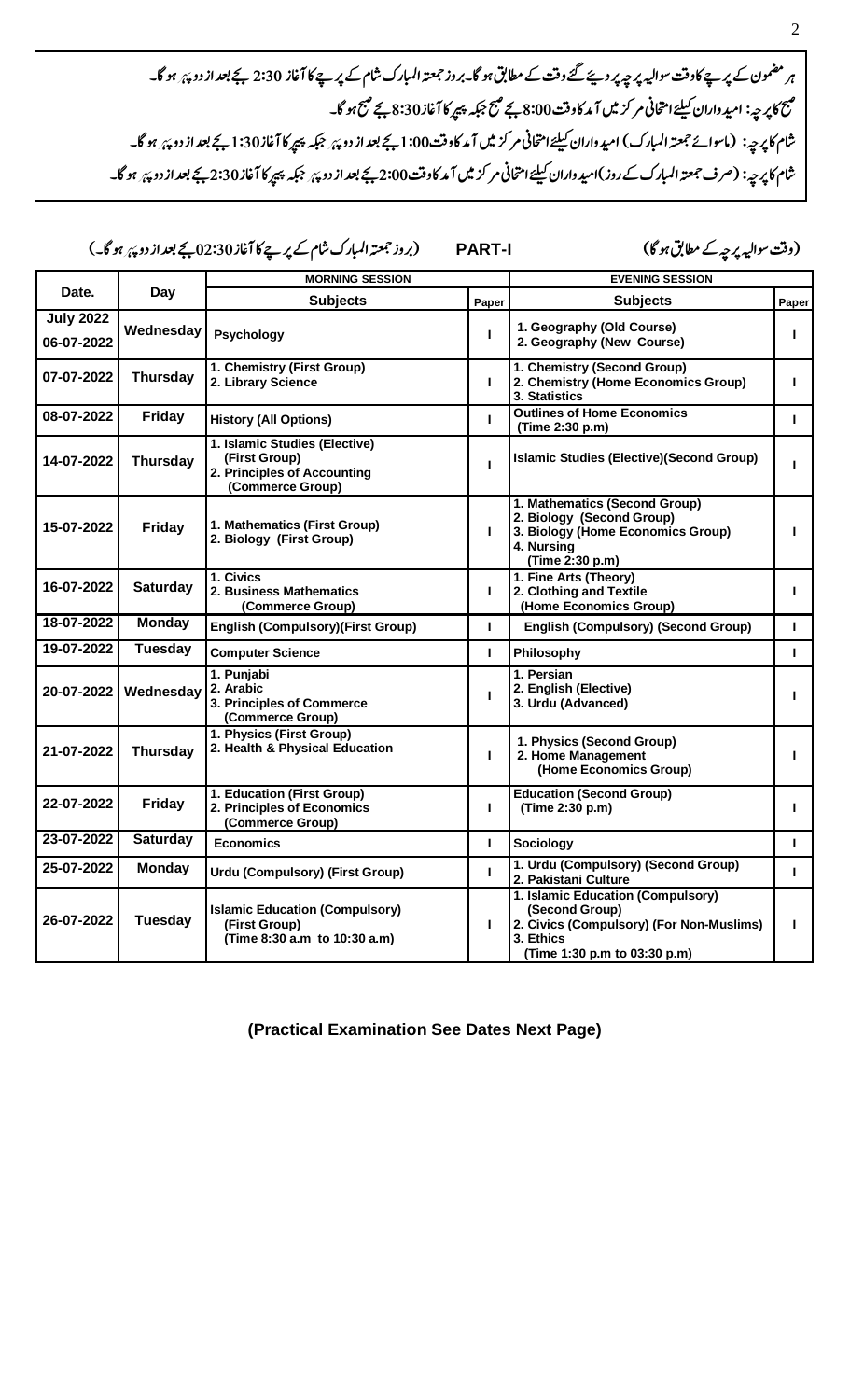**PROGRAMME FOR PRACTICAL OF INTERMEDIATE (ANNUAL) EXAMINATION, 2022.PART-II**

|                  |             |                 | Time: First Batch: 8:30 a.m to 11:30 a.m Second Batch:1:00 p.m to 04:00 p.m (On Friday the Second Batch will start at 2.30 p.m) |             |                 |
|------------------|-------------|-----------------|---------------------------------------------------------------------------------------------------------------------------------|-------------|-----------------|
| <b>SUBJECT</b>   | <b>DATE</b> | <b>DAY</b>      | <b>SUBJECT</b>                                                                                                                  | <b>DATE</b> | <b>DAY</b>      |
| <b>Physics</b>   | 29-07-2022  | Friday          | 1. Nursing                                                                                                                      | 29-07-2022  | Friday          |
|                  | 30-07-2022  | <b>Saturday</b> |                                                                                                                                 |             |                 |
|                  | 01-08-2022  | <b>Monday</b>   | Geography                                                                                                                       | 30-07-2022  | Saturday        |
|                  | 02-08-2022  | <b>Tuesday</b>  |                                                                                                                                 | 01-08-2022  | <b>Monday</b>   |
|                  | 03-08-2022  | Wednesday       | <b>Computer Studies (Commerce Group)</b>                                                                                        | 29-07-2022  | Friday          |
|                  | 04-08-2022  | <b>Thursday</b> |                                                                                                                                 | 30-07-2022  | <b>Saturday</b> |
|                  | 05-08-2022  | <b>Friday</b>   |                                                                                                                                 | 01-08-2022  | <b>Monday</b>   |
|                  | 06-08-2022  | Saturday        | <b>Psychology</b>                                                                                                               | 29-07-2022  | Friday          |
|                  | 10-08-2022  | Wednesday       |                                                                                                                                 | 30-07-2022  | <b>Saturday</b> |
|                  | 11-08-2022  | <b>Thursday</b> |                                                                                                                                 | 01-08-2022  | <b>Monday</b>   |
|                  | 12-08-2022  | Friday          |                                                                                                                                 | 02-08-2022  | <b>Tuesday</b>  |
|                  | 13-08-2022  | Saturday        |                                                                                                                                 | 03-08-2022  | Wednesday       |
|                  | 15-08-2022  | Monday          | <b>Library Science</b>                                                                                                          | 04-08-2022  | <b>Thursday</b> |
|                  | 16-08-2022  | Tuesday         |                                                                                                                                 | 05-08-2022  | Friday          |
|                  | 17-08-2022  | Wednesday       |                                                                                                                                 | 06-08-2022  | Saturday        |
|                  | 18-08-2022  | Thursday        | <b>Health &amp; Physical Education</b>                                                                                          | 10-08-2022  | Wednesday       |
|                  |             |                 |                                                                                                                                 | 11-08-2022  | <b>Thursday</b> |
|                  |             |                 |                                                                                                                                 | 12-08-2022  | Friday          |
|                  |             |                 |                                                                                                                                 | 13-08-2022  | <b>Saturday</b> |
|                  |             |                 |                                                                                                                                 | 15-08-2022  | <b>Monday</b>   |
|                  |             |                 |                                                                                                                                 | 16-08-2022  | <b>Tuesday</b>  |
| <b>Chemistry</b> | 30-07-2022  | Saturday        | <b>Out Lines of Home Economics</b>                                                                                              | 17-08-2022  | Wednesday       |
|                  | 01-08-2022  | <b>Monday</b>   |                                                                                                                                 | 18-08-2022  | <b>Thursday</b> |
|                  | 02-08-2022  | <b>Tuesday</b>  |                                                                                                                                 | 19-08-2022  | Friday          |
|                  | 03-08-2022  | Wednesday       |                                                                                                                                 | 20-08-2022  | <b>Saturday</b> |
|                  | 04-08-2022  | <b>Thursday</b> |                                                                                                                                 | 22-08-2022  | <b>Monday</b>   |
|                  | 05-08-2022  | <b>Friday</b>   | <b>Statistics</b>                                                                                                               | 23-08-2022  | <b>Tuesday</b>  |
|                  | 06-08-2022  | <b>Saturday</b> |                                                                                                                                 | 24-08-2022  | Wednesday       |
|                  | 10-08-2022  | Wednesday       |                                                                                                                                 | 25-08-2022  | <b>Thursday</b> |
|                  | 11-08-2022  | <b>Thursday</b> |                                                                                                                                 | 26-08-2022  | Friday          |
|                  | 12-08-2022  | <b>Friday</b>   |                                                                                                                                 | 27-08-2022  | <b>Saturday</b> |
|                  | 13-08-2022  | <b>Saturday</b> | 1. Fine Arts (Design)                                                                                                           | 29-08-2022  | <b>Monday</b>   |
|                  | 15-08-2022  | <b>Monday</b>   | 2. Applied Art (Home Economics Group)                                                                                           | 30-08-2022  | <b>Tuesday</b>  |
|                  | 16-08-2022  | <b>Tuesday</b>  |                                                                                                                                 |             |                 |
|                  | 17-08-2022  | Wednesday       |                                                                                                                                 |             |                 |
|                  | 18-08-2022  | <b>Thursday</b> |                                                                                                                                 |             |                 |
|                  | 19-08-2022  | <b>Friday</b>   |                                                                                                                                 |             |                 |
|                  |             |                 |                                                                                                                                 |             |                 |
| 1.Biology        | 20-08-2022  | <b>Saturday</b> | 1. Fine Arts (Figure Composition)                                                                                               | 31-08-2022  | Wednesday       |
| 2.Computer       | 22-08-2022  | <b>Monday</b>   | 2. Food & Nutrition (Home Economics Group)                                                                                      | 01-09-2022  | <b>Thursday</b> |
| <b>Science</b>   | 23-08-2022  | <b>Tuesday</b>  |                                                                                                                                 |             |                 |
|                  | 24-08-2022  | Wednesday       | 1. Fine Arts Still life &(Exhibition of work)                                                                                   | 02-09-2022  | <b>Friday</b>   |
|                  | 25-08-2022  | <b>Thursday</b> | 2. Child Development & Family Living                                                                                            | 03-09-2022  | <b>Saturday</b> |
|                  | 26-08-2022  | Friday          | (Home Economics Group)                                                                                                          |             |                 |
|                  | 27-08-2022  | <b>Saturday</b> |                                                                                                                                 |             |                 |
|                  | 29-08-2022  | <b>Monday</b>   |                                                                                                                                 |             |                 |
|                  | 30-08-2022  | <b>Tuesday</b>  |                                                                                                                                 |             |                 |
|                  | 31-08-2022  | Wednesday       |                                                                                                                                 |             |                 |
|                  | 01-09-2022  | Thursday        |                                                                                                                                 |             |                 |
|                  | 02-09-2022  | Friday          |                                                                                                                                 |             |                 |
|                  |             |                 |                                                                                                                                 |             |                 |